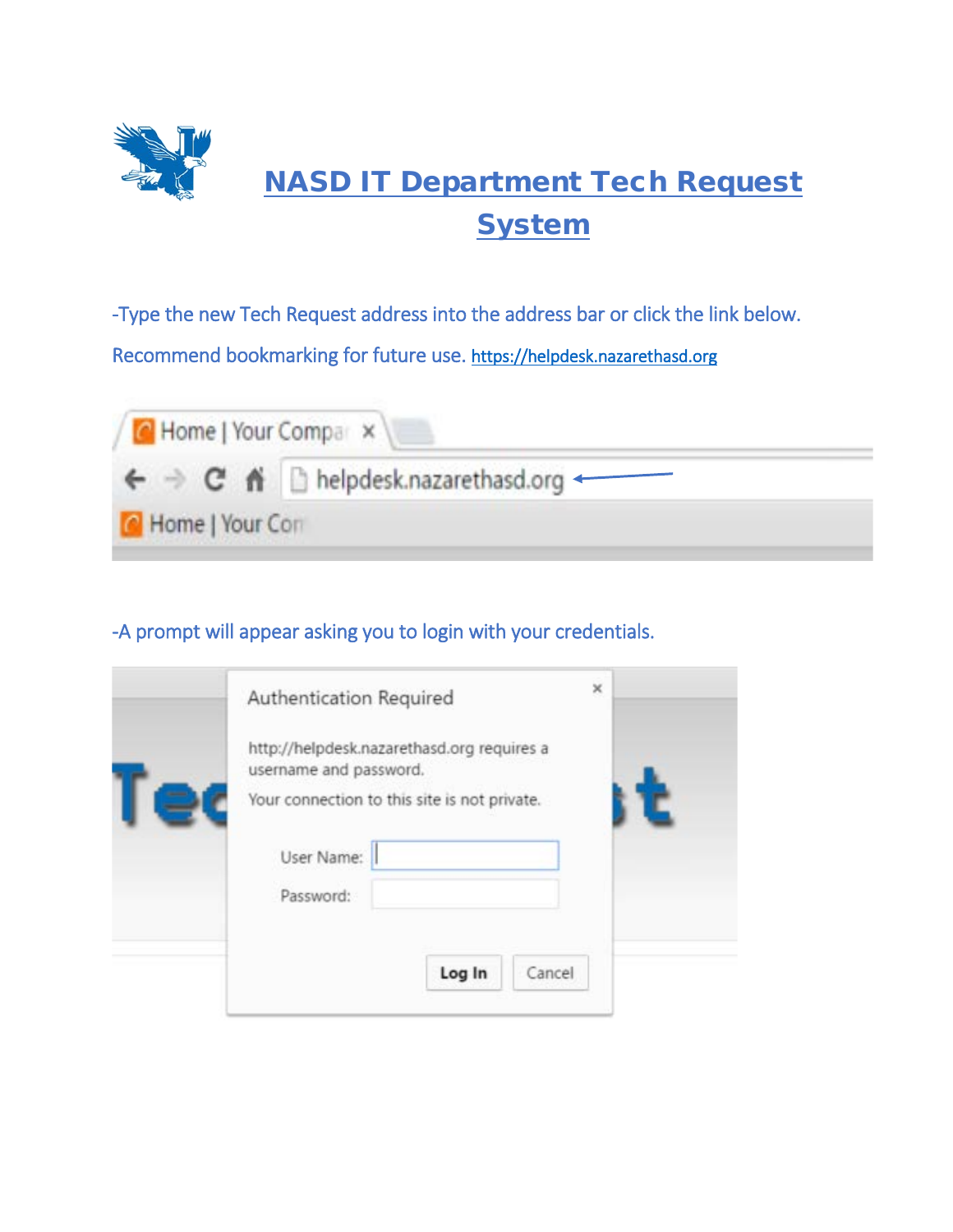-To create a new Tech Request, scroll to the bottom of the page to fill in the information required and click submit.



A screenshot can be attached with errors that may show up during the issue. This will help us better troubleshoot the problem.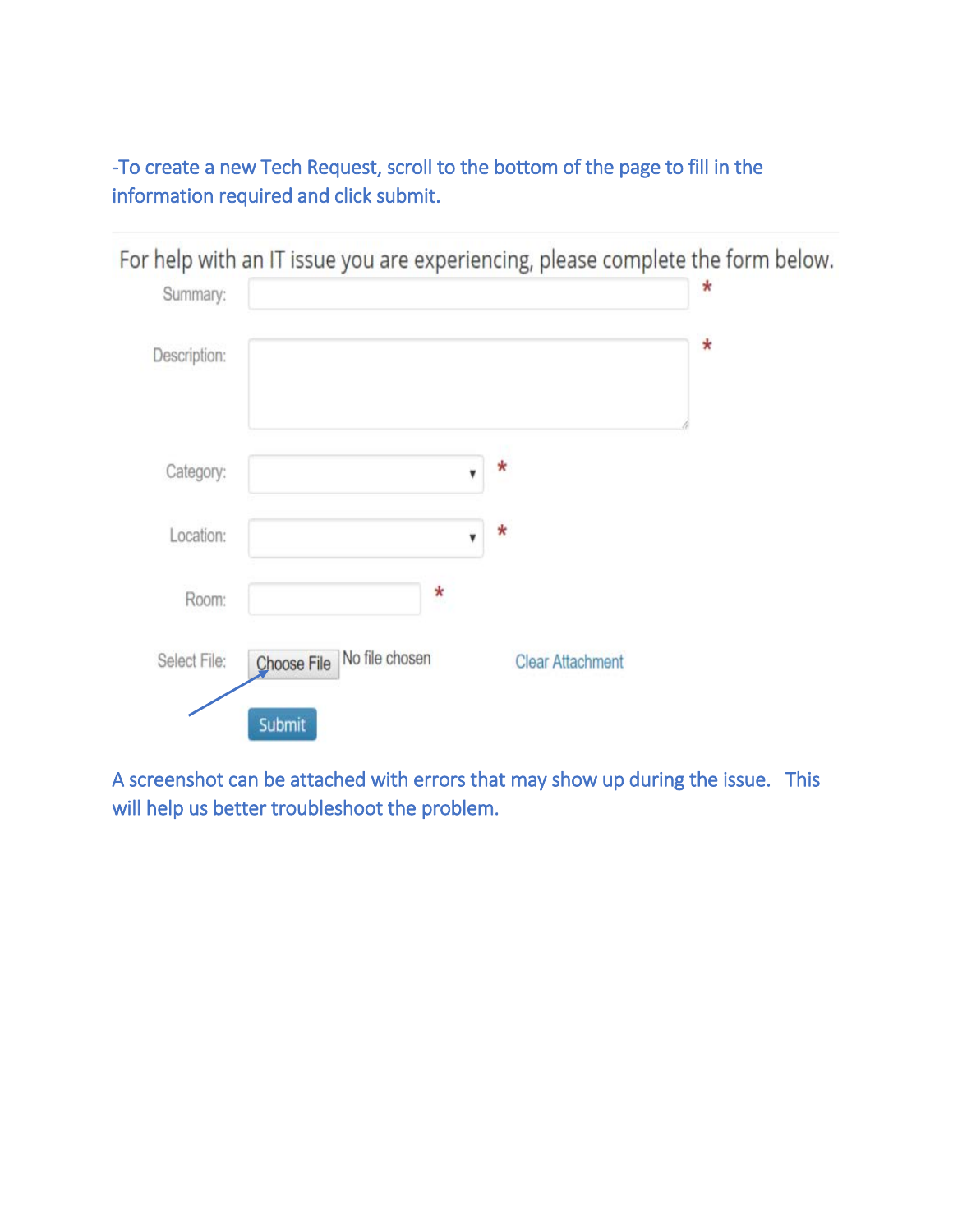-To place an ink request, scroll to top of the page and select the "Ink Requests" tab. Fill in the information and click submit.

Home Ink Requests

| You will notice that we have broken out the choices into three different sections:                                        |         |                                                                          |
|---------------------------------------------------------------------------------------------------------------------------|---------|--------------------------------------------------------------------------|
| 1. Inkjet Printers<br>2. Color Laserjet Printers<br>3. Laserjet Printers<br>Please submit one ticket per request. Thanks! |         |                                                                          |
|                                                                                                                           |         | To request a new ink or toner cartridge, please complete the form below. |
| Location:                                                                                                                 | v       |                                                                          |
|                                                                                                                           |         |                                                                          |
| Room:                                                                                                                     | $\star$ |                                                                          |
| Inkjet Printers:                                                                                                          | ▼       |                                                                          |
| Color Laserjet<br>Printers:                                                                                               | ▼       |                                                                          |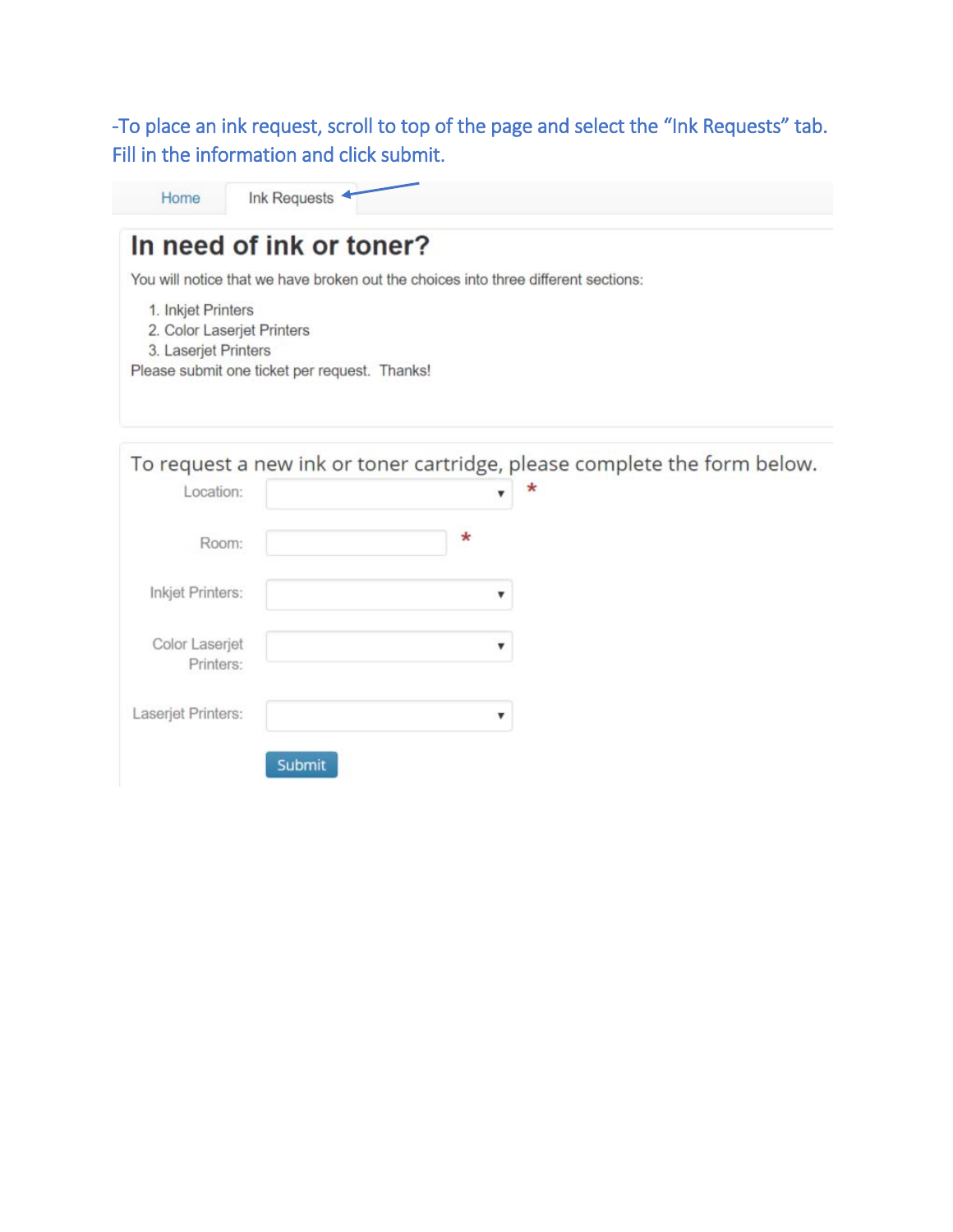When at the "Home" tab, staff can now check the status of all their active tech requests by clicking on the individual requests. Emails will also be sent to the user automatically about any comments or changes made to the request by the Technician. Users can also add more to the request through this feature.

#### Home **Ink Requests**

## Help Desk Phone Number

• Extension 1337

### Links

· Launch Teamviewer Remote Assistance Tool

# Welcome to the new NASD IT Tech Request system!

We're implementing a new Tech Request system! Sign in using your Active Directory credentials (your username and password for computer and email access).

Once logged in, you can now do the following:

- 1. Create a new ticket
- 2. Respond or comment on an existing ticket
- 3. Close a ticket that may have already been resolved
- 4. View the status of open or closed tickets
- 5. Reopen a previously closed ticket to accurately track a problems history

Another great feature of the new system is that all ticket updates will be communicated via email. You can even respond to to an opened or closed ticket right from your email!

Mike, check the status of your open help requests below.

 $\cdot$  test2

Ticket #209 - opened on 2016-04-05 @ 09:21 AM

 $\triangle$  test

Ticket #208 - opened on 2016-04-05 @ 09:16 AM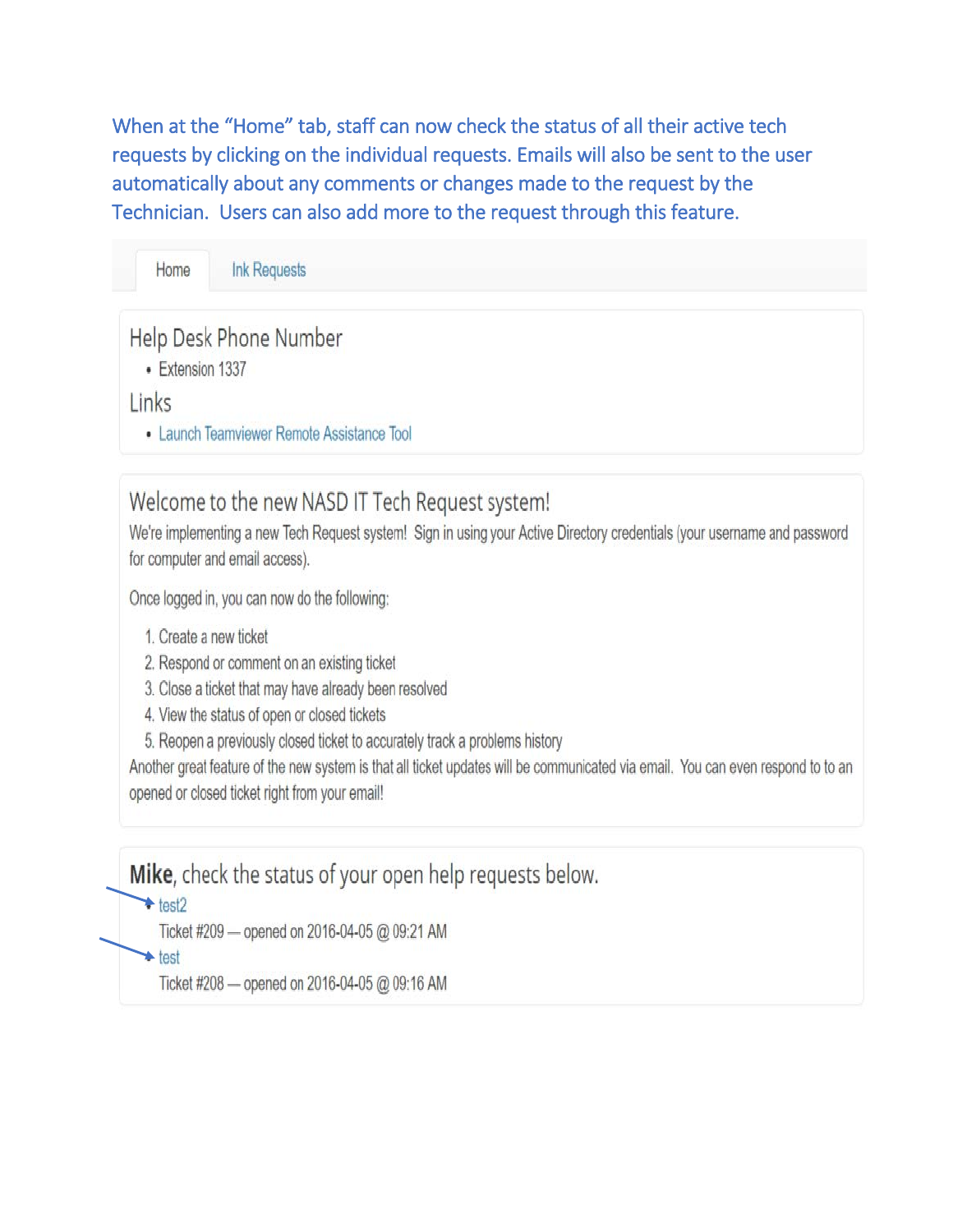-A remote assistance tool, Teamviewer, will allow a remote connection to your computer by a Technician. Your permission is needed to allow a connection. This will be used for quick solutions when the Technician is off site.

-Click the "Launch Teamviewer Remote Assistance Tool" at top of page to download the application

| Home             | <b>Ink Requests</b>                        |
|------------------|--------------------------------------------|
| • Extension 1337 | Help Desk Phone Number                     |
| Links            | • Launch Teamviewer Remote Assistance Tool |

- Run the Teamviewer Client from the bottom of your screen

 $\bullet$  teamviewer (2).exe

-Your ID number must be provided to the Technician before a connection can be made.



\*\*\*\*\*\*\*\*\*Teamviewer application is used to create a temporary connection to the end user. The end user must provide information to the Technician before they can connect. After each session the connection is terminated. The I.T. Department cannot remote into your computer without your acknowledgement\*\*\*\*\*\*\*\*\*\*\*